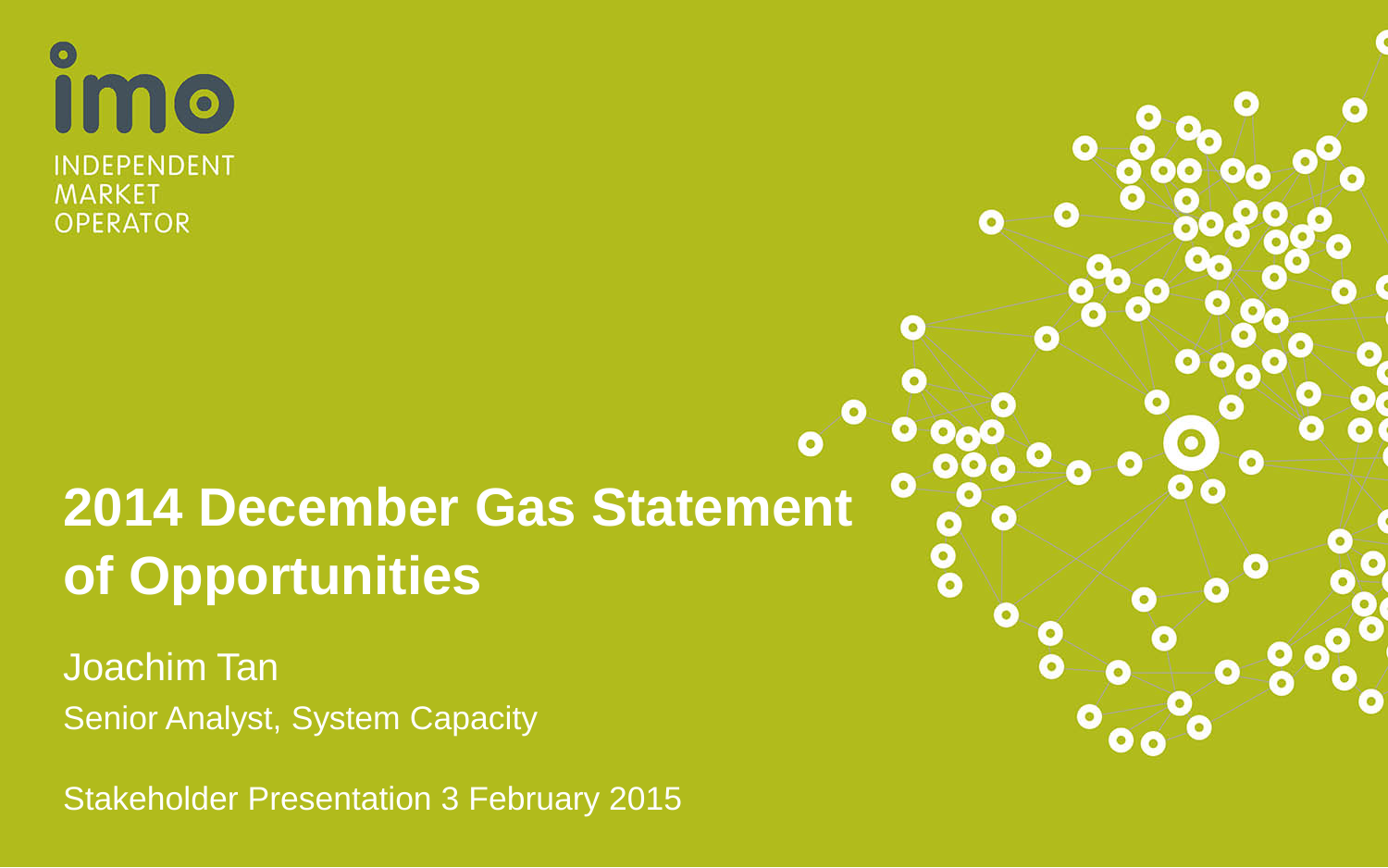#### Forecast context

Findings

**Forecasts** 

Other information

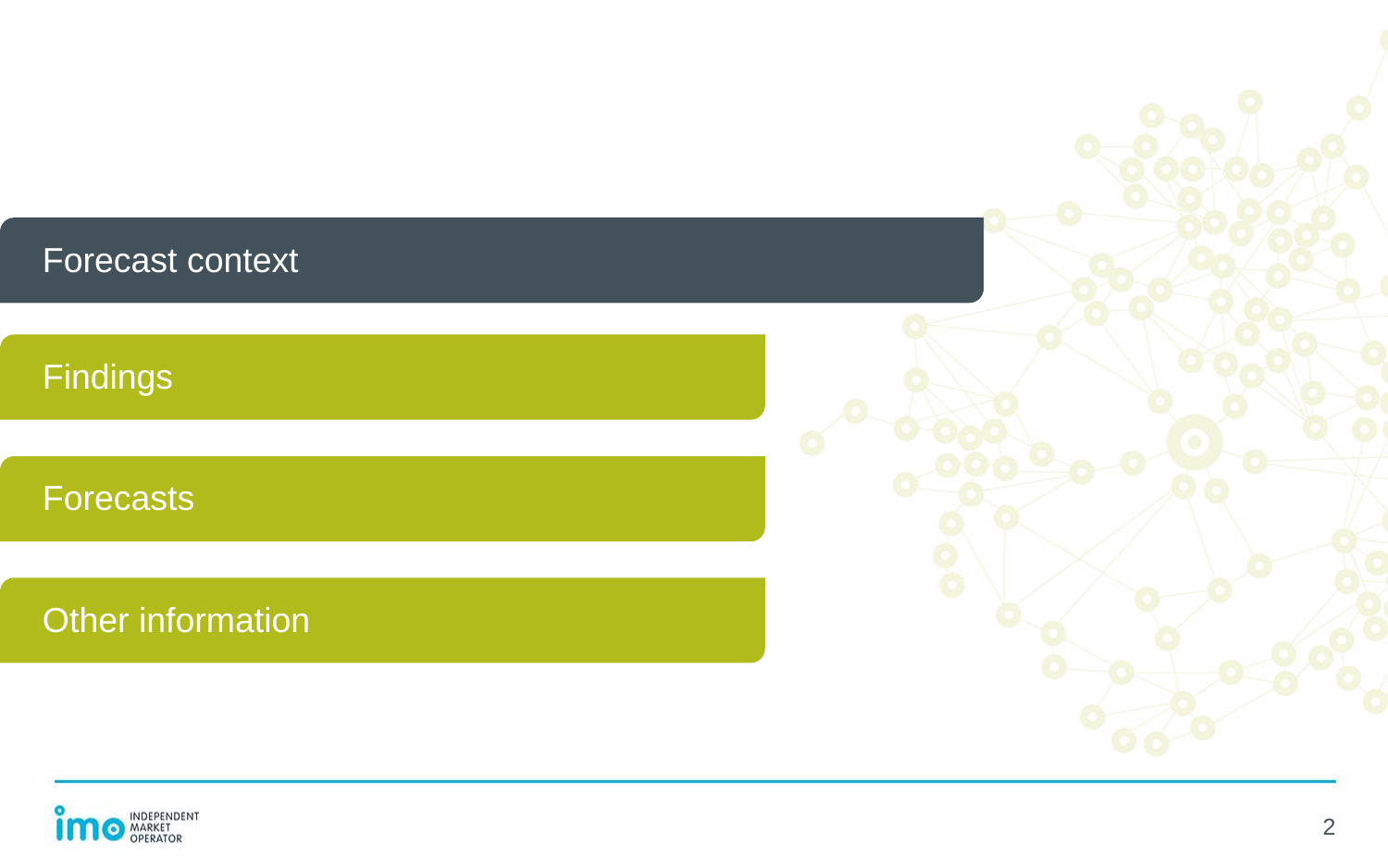#### **Forecast context**

**Challenging time to prepare long-term forecasts of gas demand and supply:**

- Volatility in oil prices
- Significant fall in the prices of WA commodities
- North West Shelf and related commercial decisions
- Falling Asia Pacific gas prices, making supply to the domestic gas market relatively more attractive

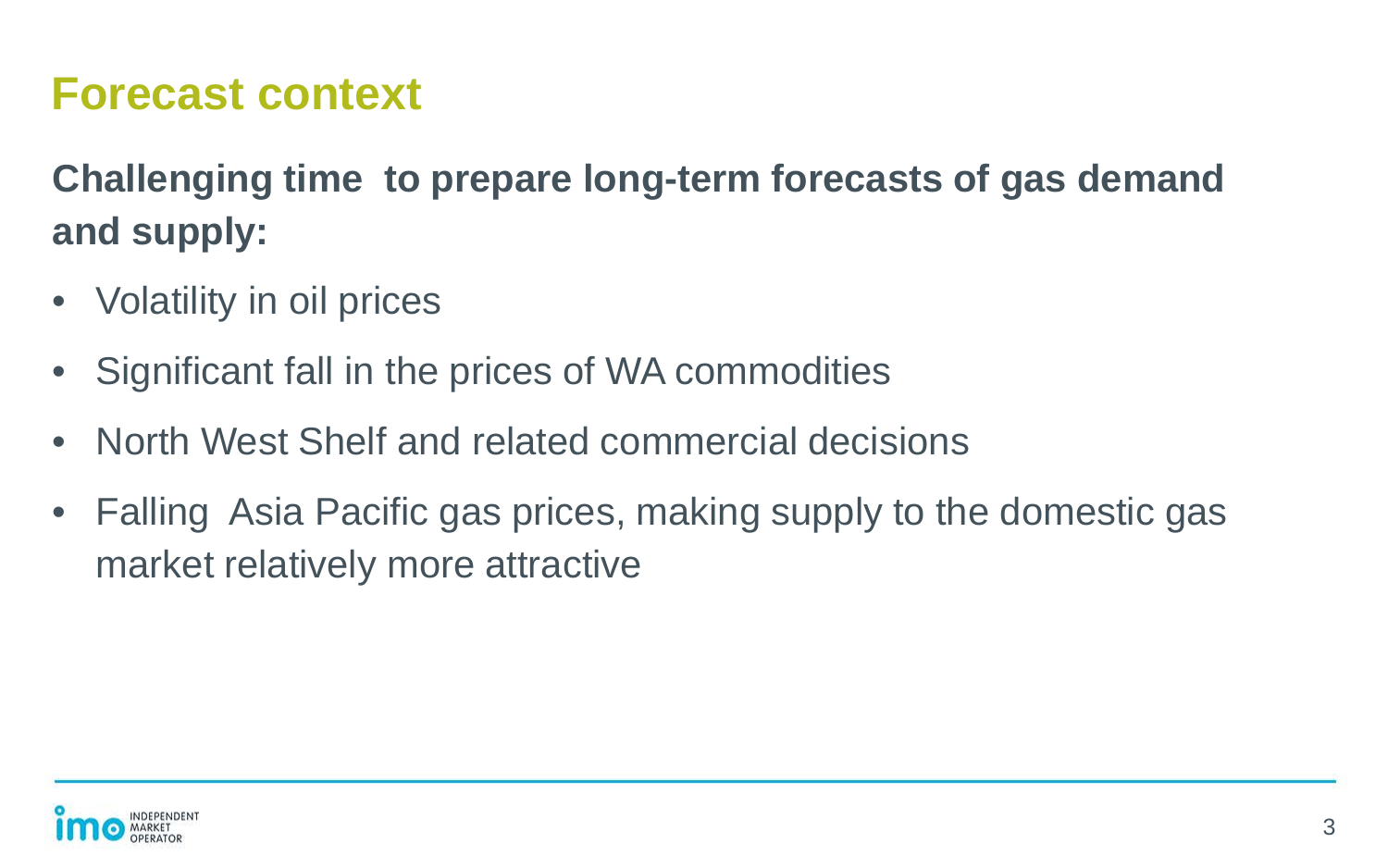### **Falling oil prices, January 2014 – January 2015 (Brent)**



**Source:** EIA, Brent Spot Prices FOB

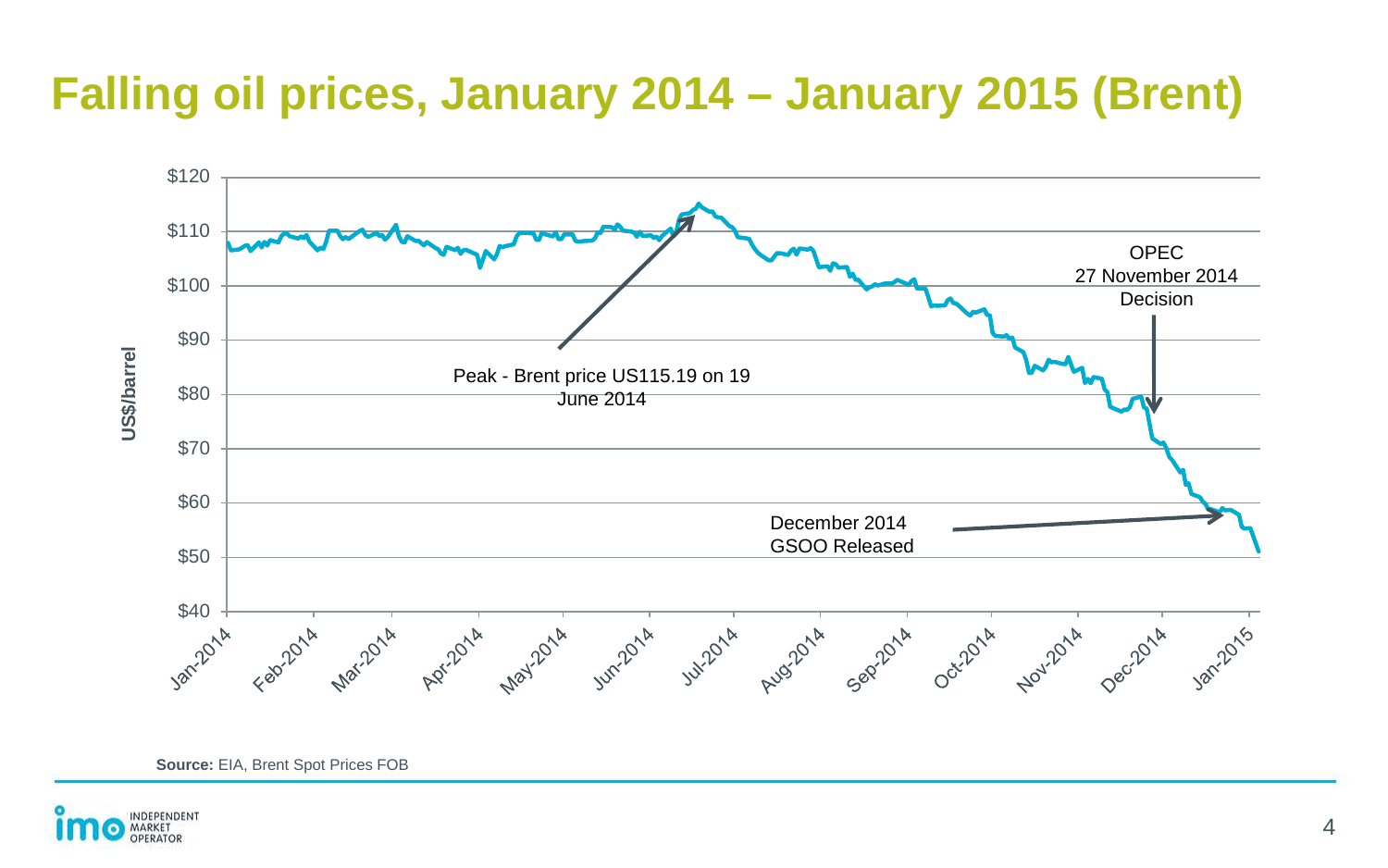## **Changing oil (Brent and average) forecasts for 2015**



**Source:** Compiled by the IMO

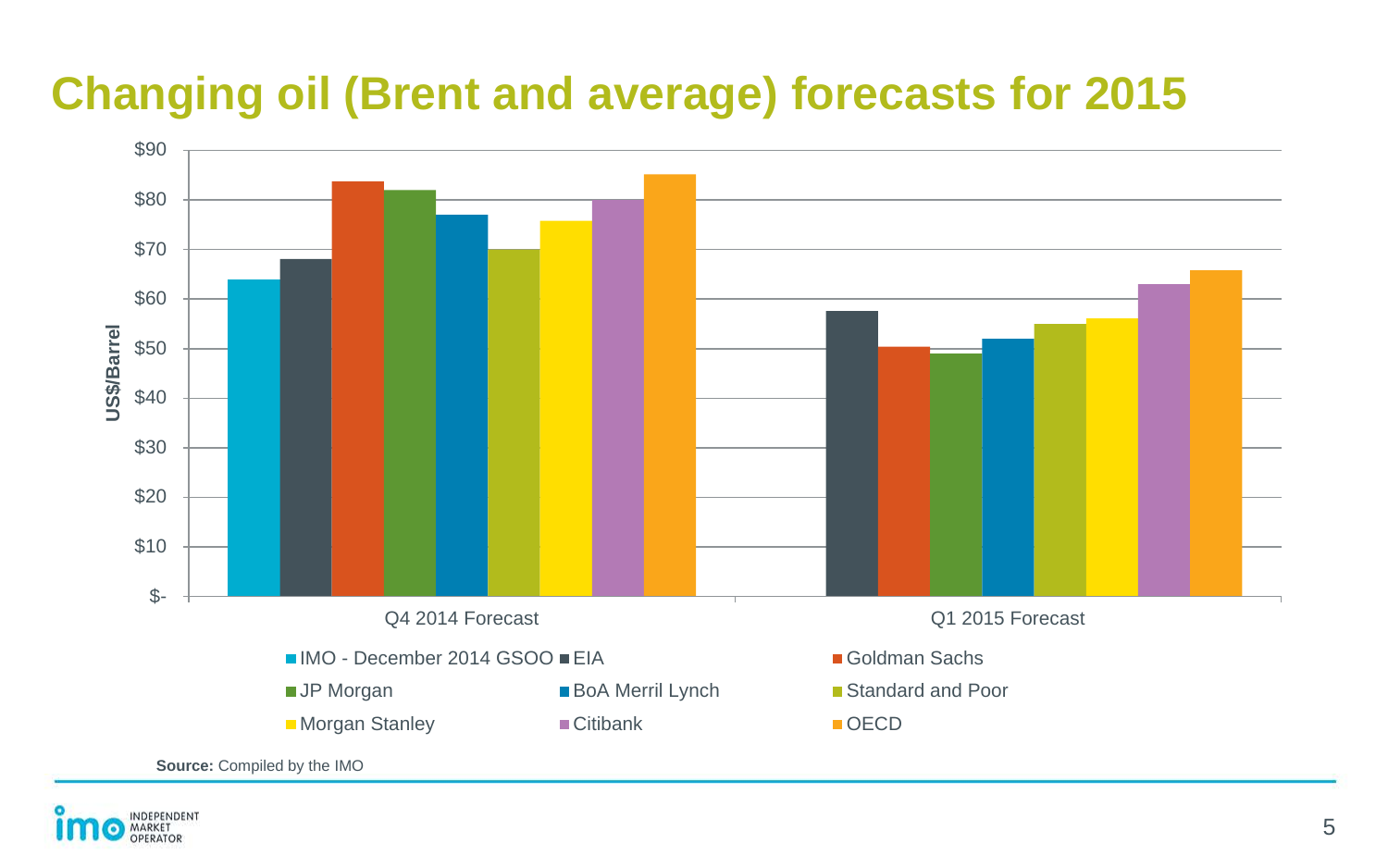#### **Commodity prices, January 2014 – December 2014**



**Source:** Reserve Bank of Australia, Base Year = 2012-13

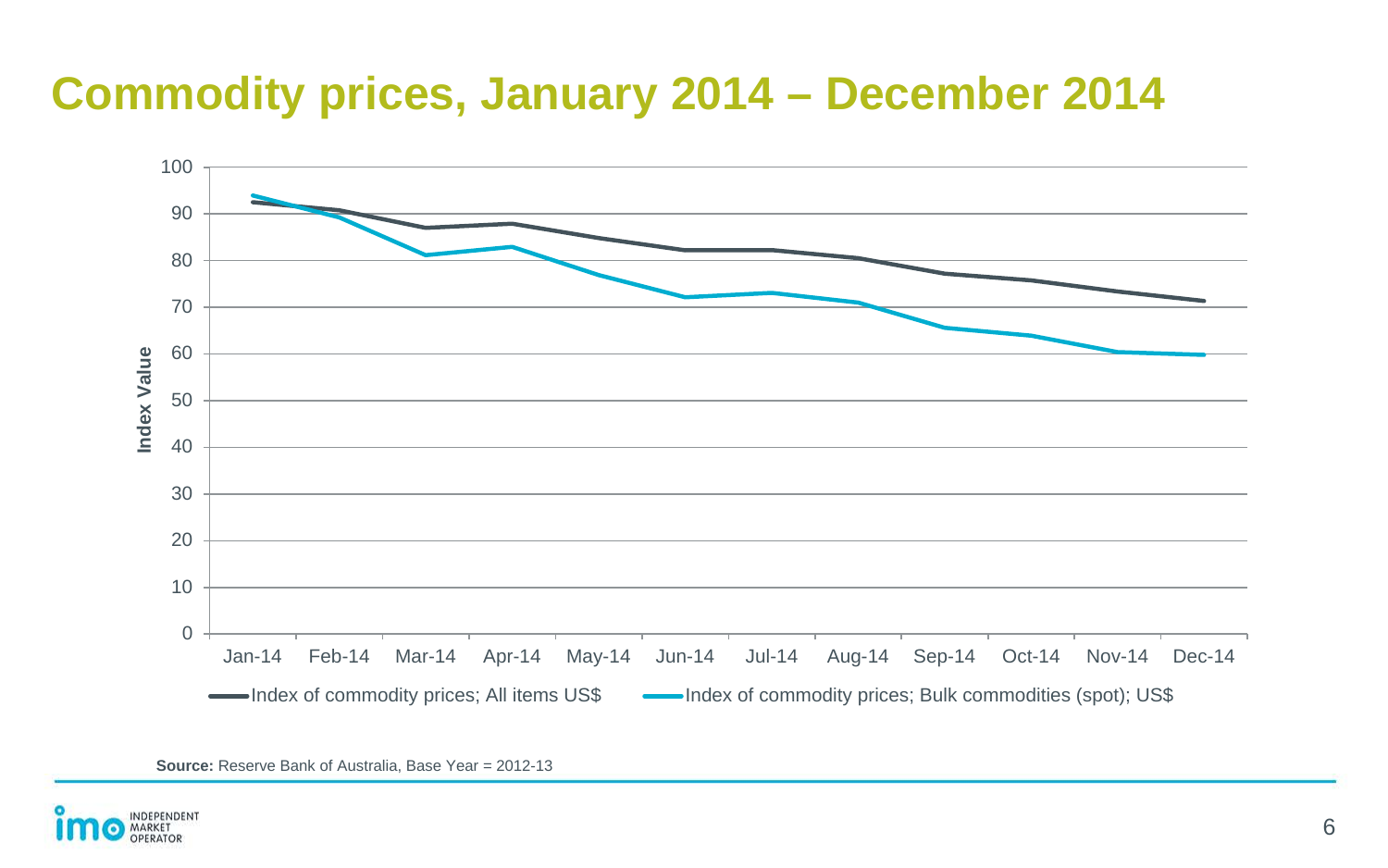#### **North West Shelf update**

NWS and WA Government signed an amendment to the State Agreement on 20 November 2014 (awaiting ratification by WA Parliament) that requires the NWS to:

- adhere to the WA Government's domestic gas policy reserve approximately 715 PJ
- upgrade and maintain the NWS domestic gas facilities with sufficient capacity
- diligently market the committed gas quantities to the domestic market
- report to the WA Government annually

While the Agreement Amendment provides more domestic supply certainty, several on going decisions have to be made.

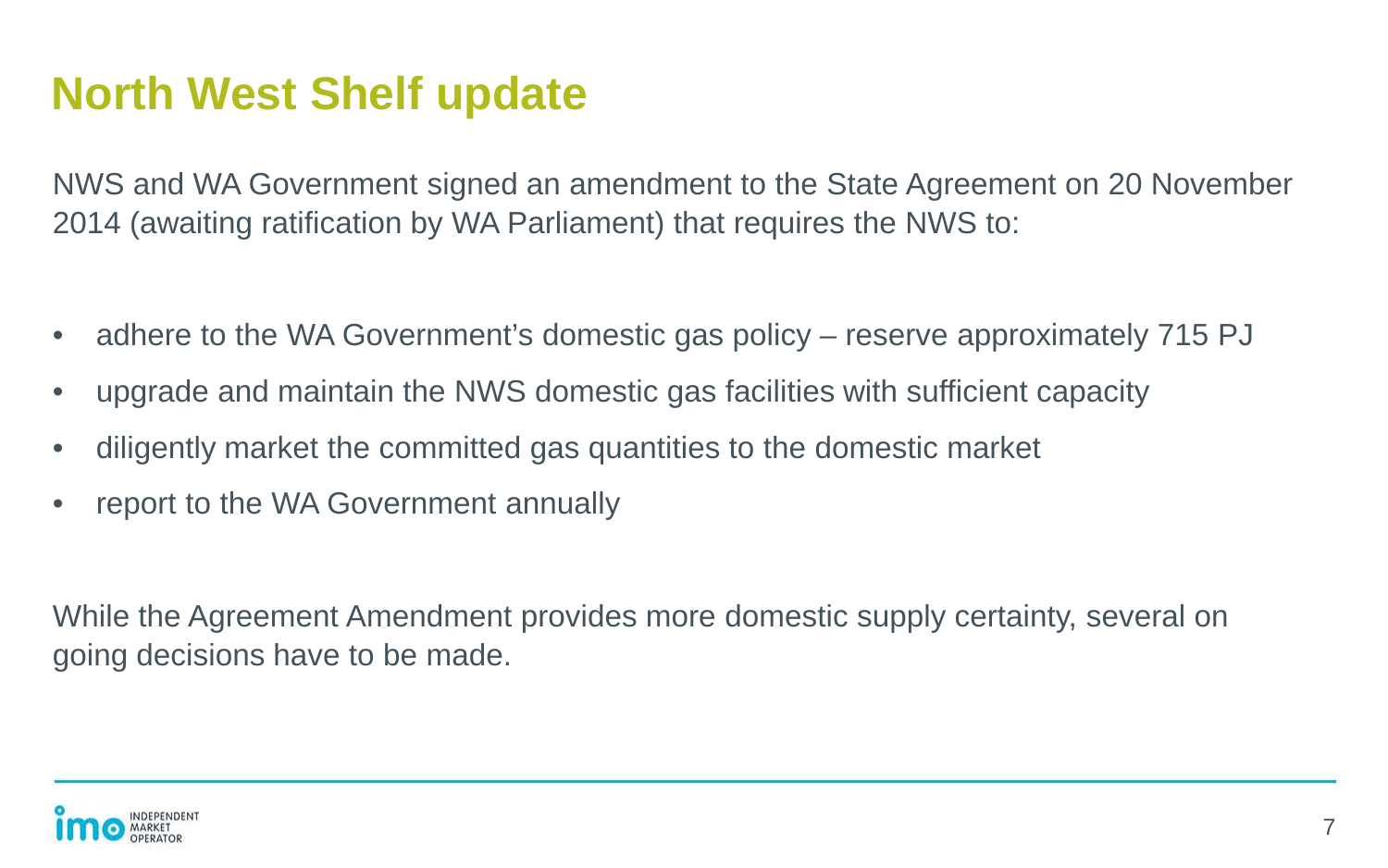#### **North West Shelf update**

It now appears likely that some supply will be available from the NWS beyond 2020 but ….. the amendment does not specify :

- the timing or a minimum amount of domestic gas that must be made available beyond 2020
- the minimum level of domestic gas production capacity that must be maintained

The availability of domestic gas from the NWS remains contingent on whether the NWS can profitably and commercially maintain gas supply to the domestic market and multiple investment decisions (beyond Persephone) are yet to be made by the JVs.

However, in the 2015-2024 period, Hess may contract NWS to supply domestic gas (subject to commercial negotiation). Hess announced on 23 December 2014 its intention to develop and toll its WA gas reserves through the NWS processing facilities.

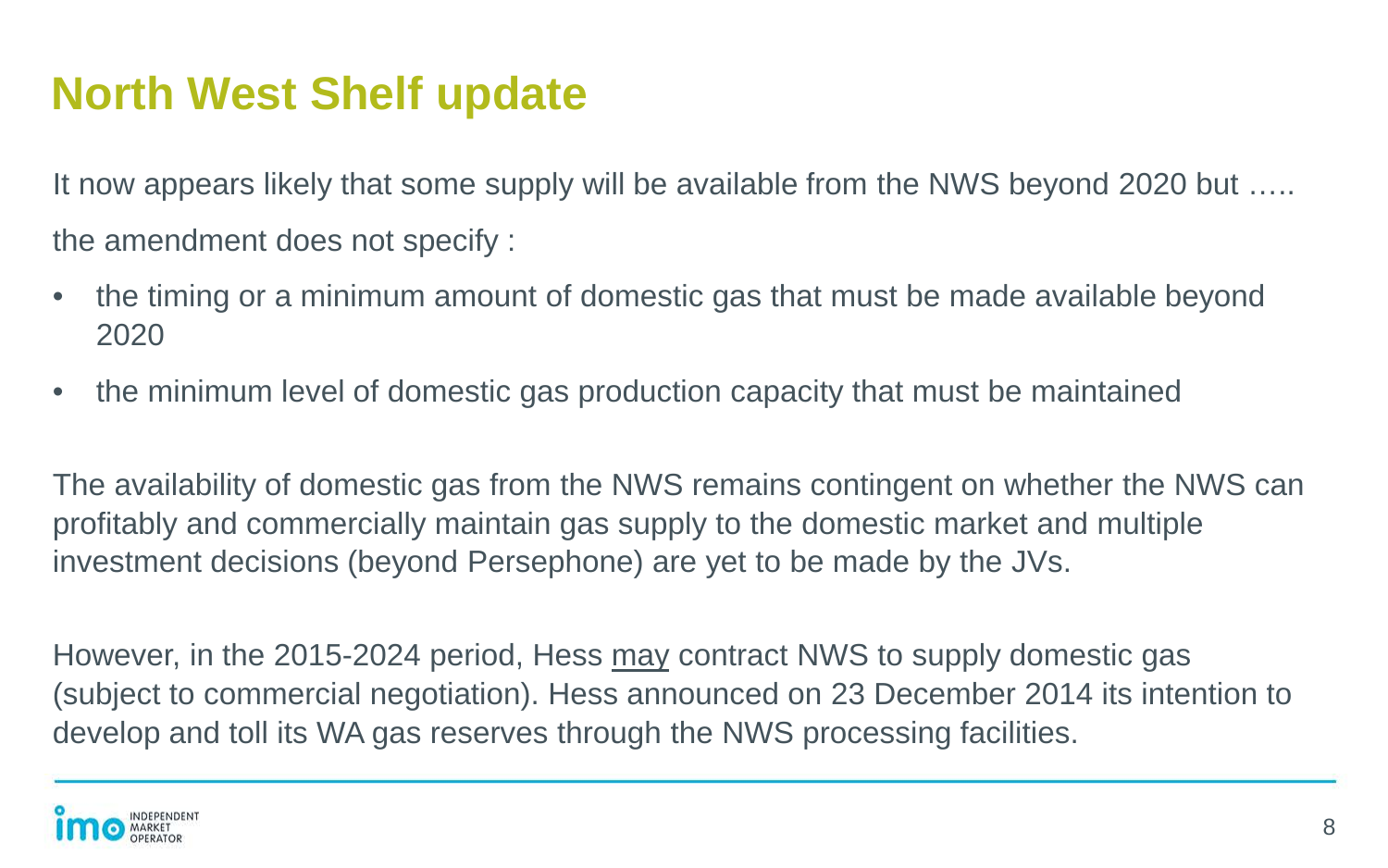| <b>Forecast context</b> |  |
|-------------------------|--|
|                         |  |
| <b>Findings</b>         |  |
|                         |  |
| <b>Forecasts</b>        |  |
|                         |  |
| Other information       |  |
|                         |  |

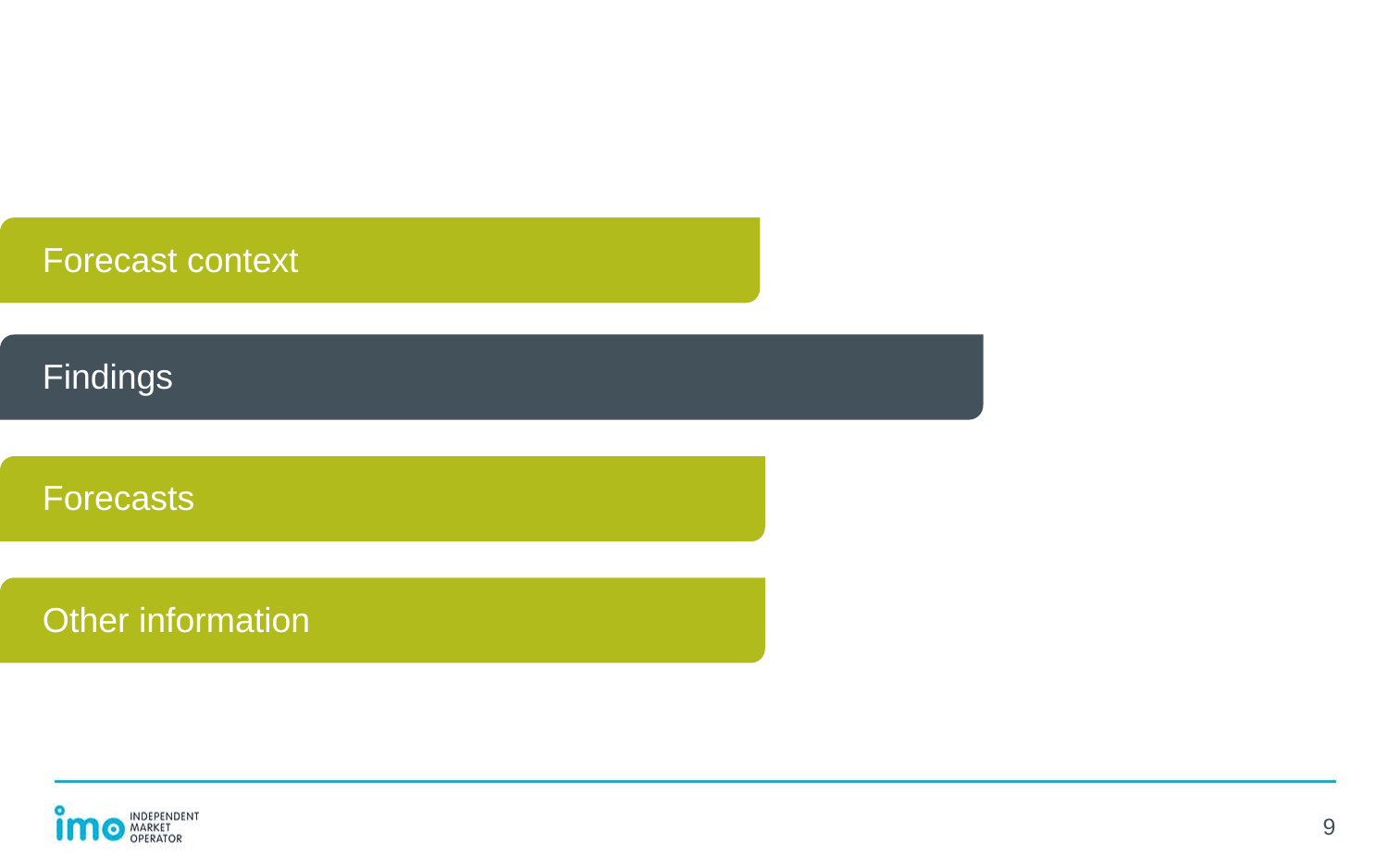## **Key findings**

• The supply of gas to the domestic market is expected to be adequate to meet demand over the forecast period

• However, with several commercial and investment decisions yet to be made, the extent of any future supply from the NWS is not yet known with certainty, and the supply-demand balance may tighten after 2020

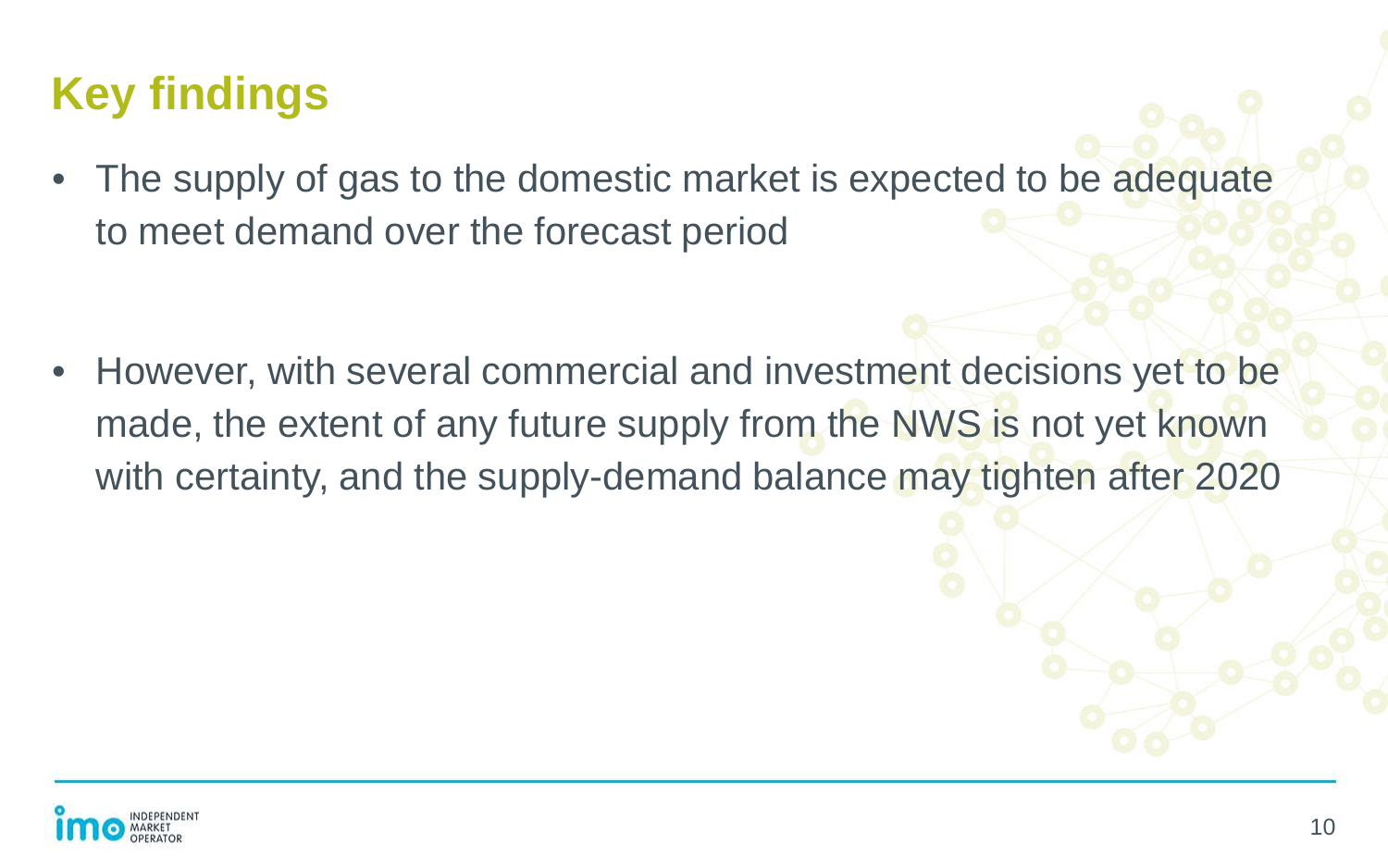



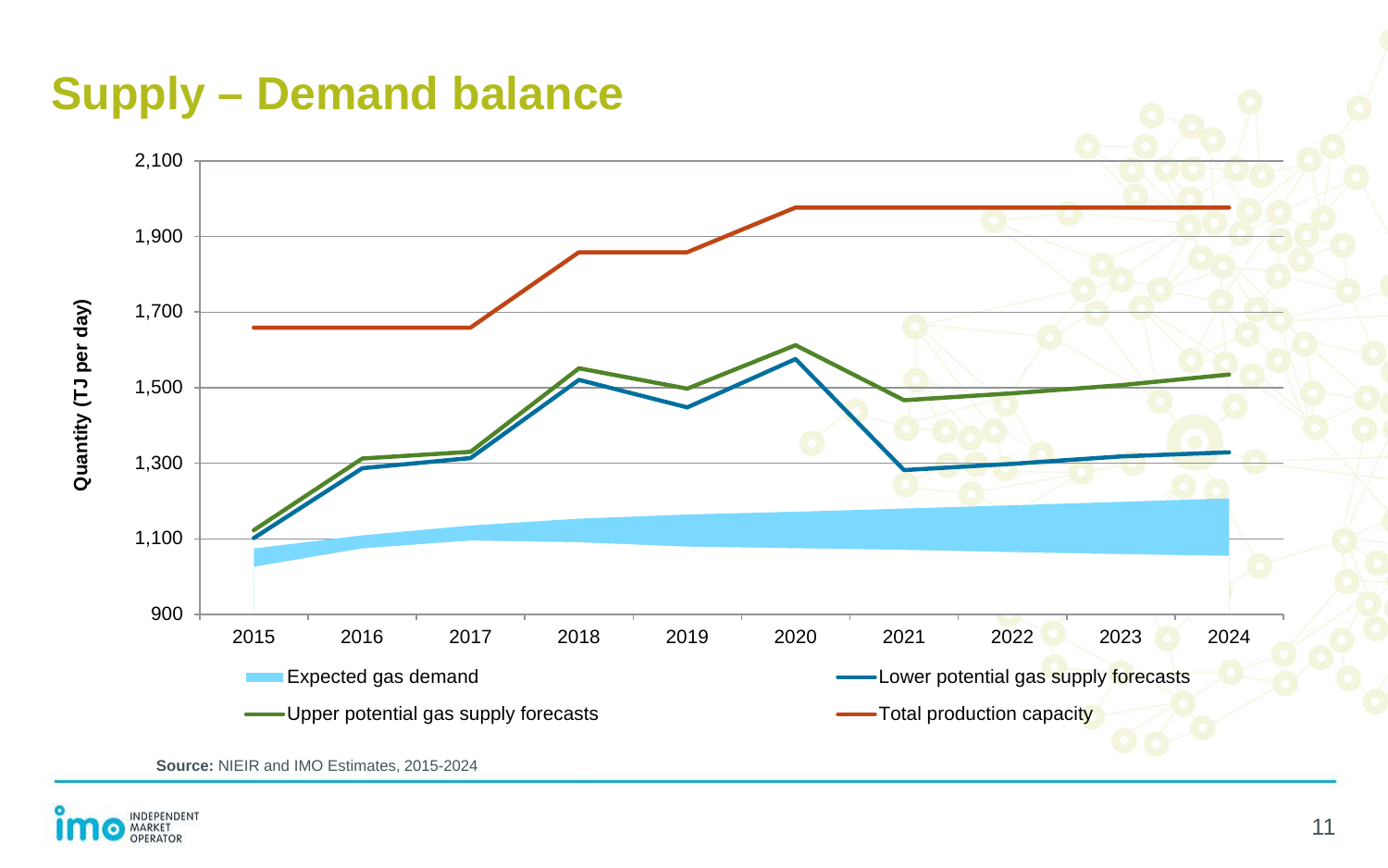## **Other findings**

#### **Gas Demand**

- Demand in the non-SWIS areas will grow faster than SWIS
- Rapid growth of total gas demand (domestic & LNG); start-up of Gorgon, Wheatstone and Prelude domestic gas & LNG projects

#### **Resources and Reserves**

- Conventional gas reserves is estimated to last between 12 to 37 years, depending on technology (Table 9.4), unconventional reserves (105 years)
- Gas production in WA remain reliant on conventional reserves in the Carnarvon Basin (Table 9.5)
- Exploration of unconventional resources need to be fostered

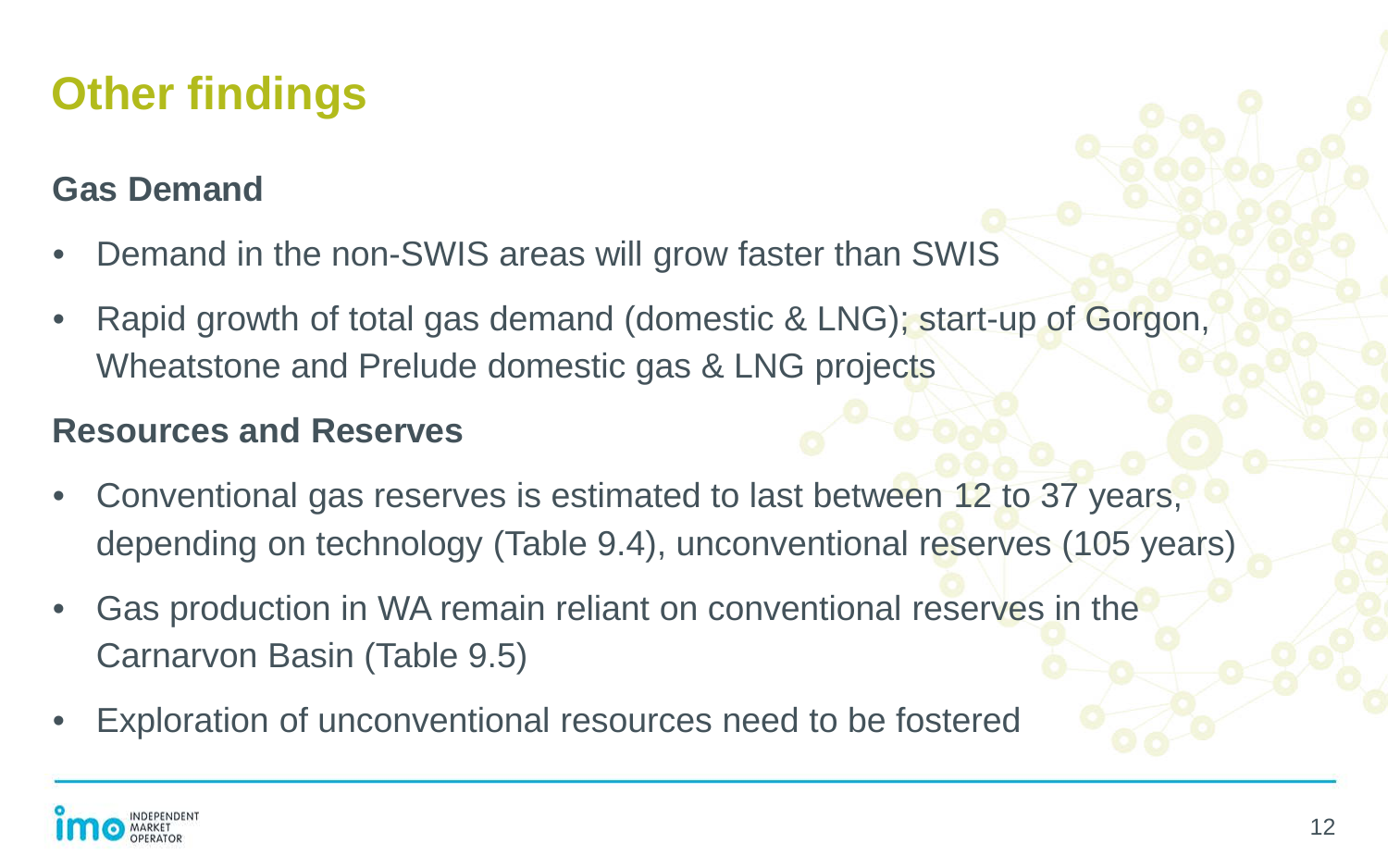| <b>Forecast context</b> |  |
|-------------------------|--|
| Findings                |  |
| Forecasts               |  |
| Other information       |  |
|                         |  |

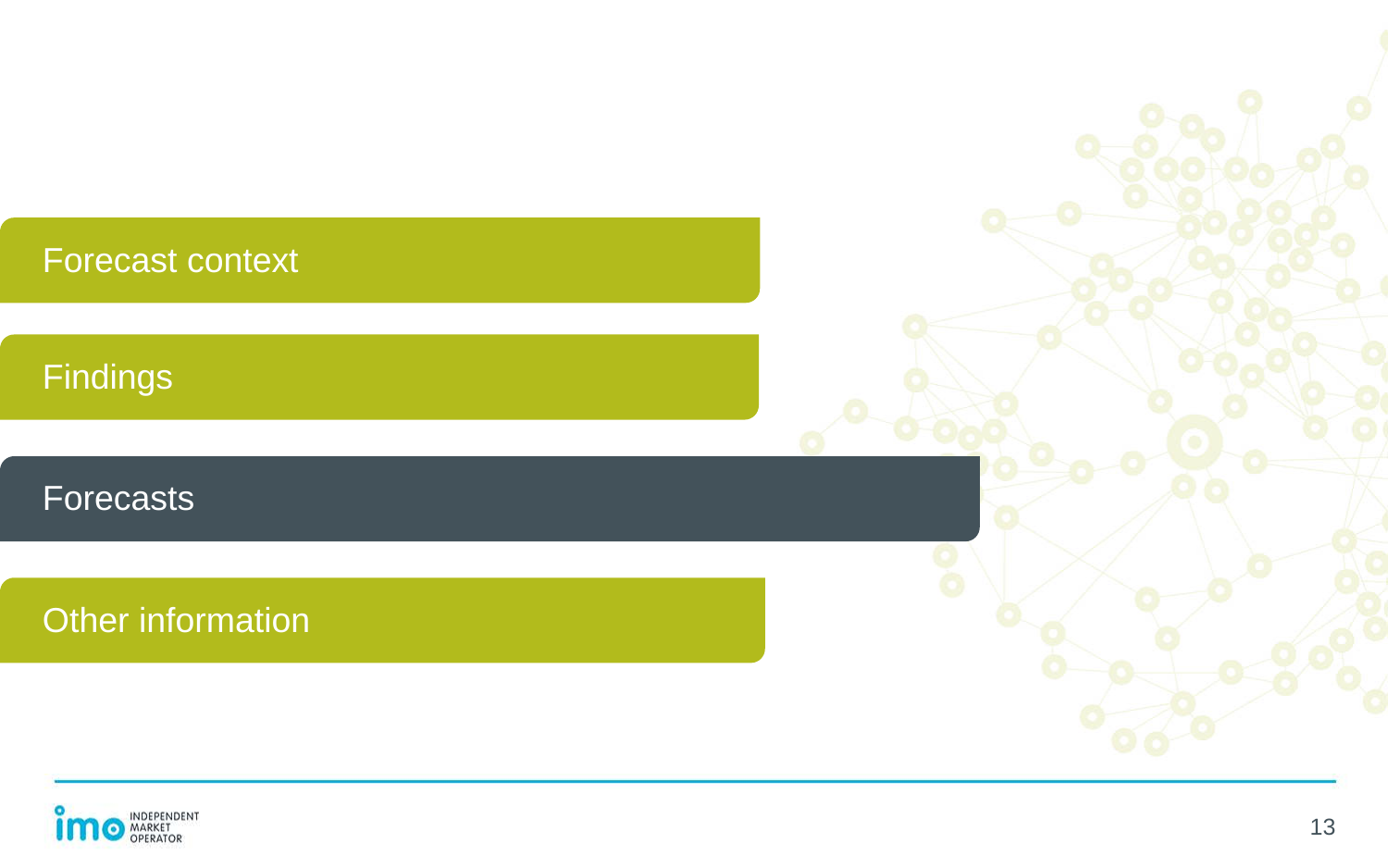### **Gas demand 2015 – 2024**

Growth in the early years of the gas demand forecasts is driven by new large gas-consuming projects. These projects include:

- Sub161's CNG facility at Port Hedland
- the Fortescue River Gas Pipeline
- the Eastern Goldfields Gas Pipeline

And increased gas consumption relating to:

- Alinta Energy's Newman Power Station which will supply electricity to the Roy Hill mine
- operation of TransAlta's South Hedland Power Station
- the Pilbara Temporary Power Station
- CITIC Pacific's Sino Iron's magnetite mine

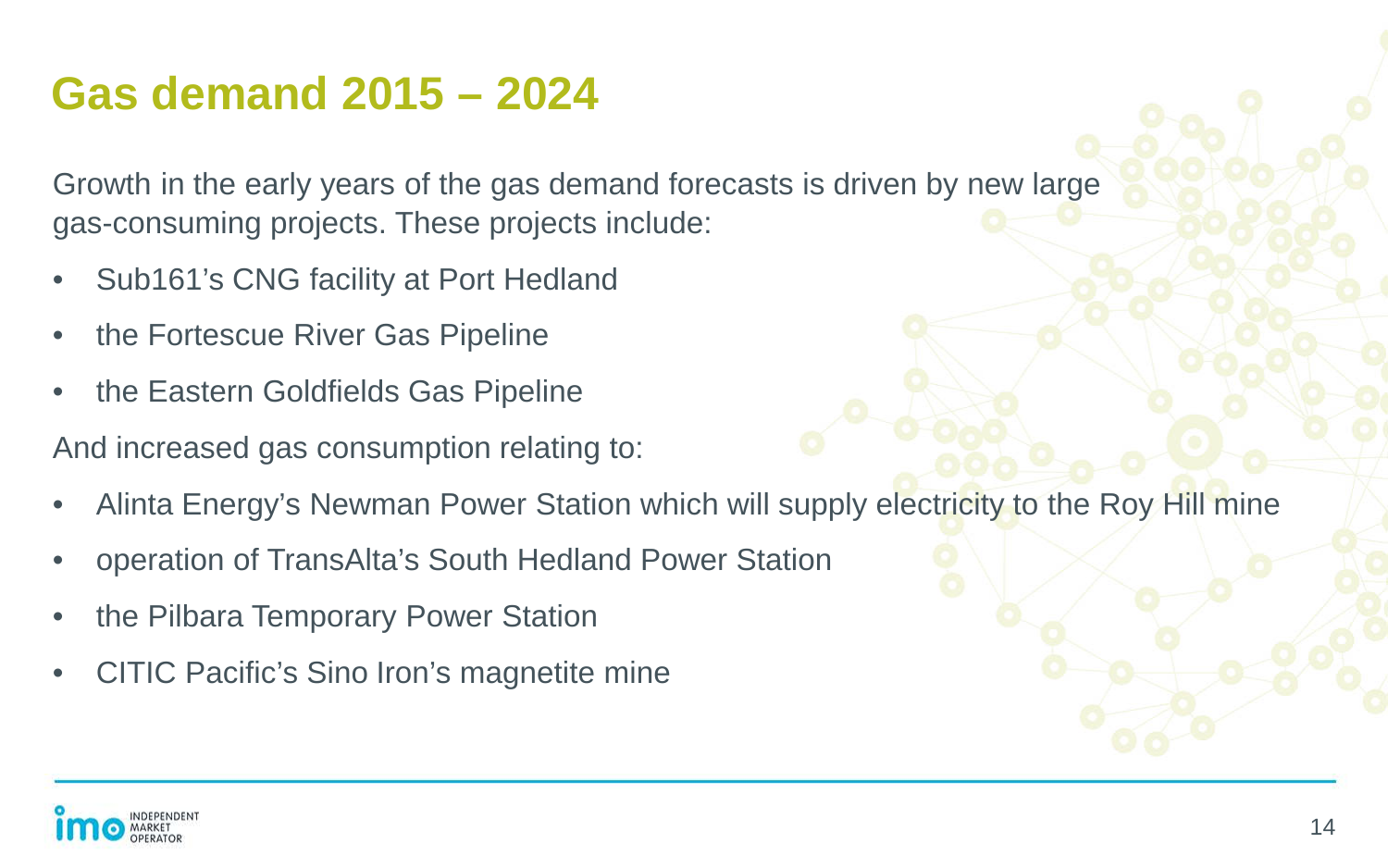

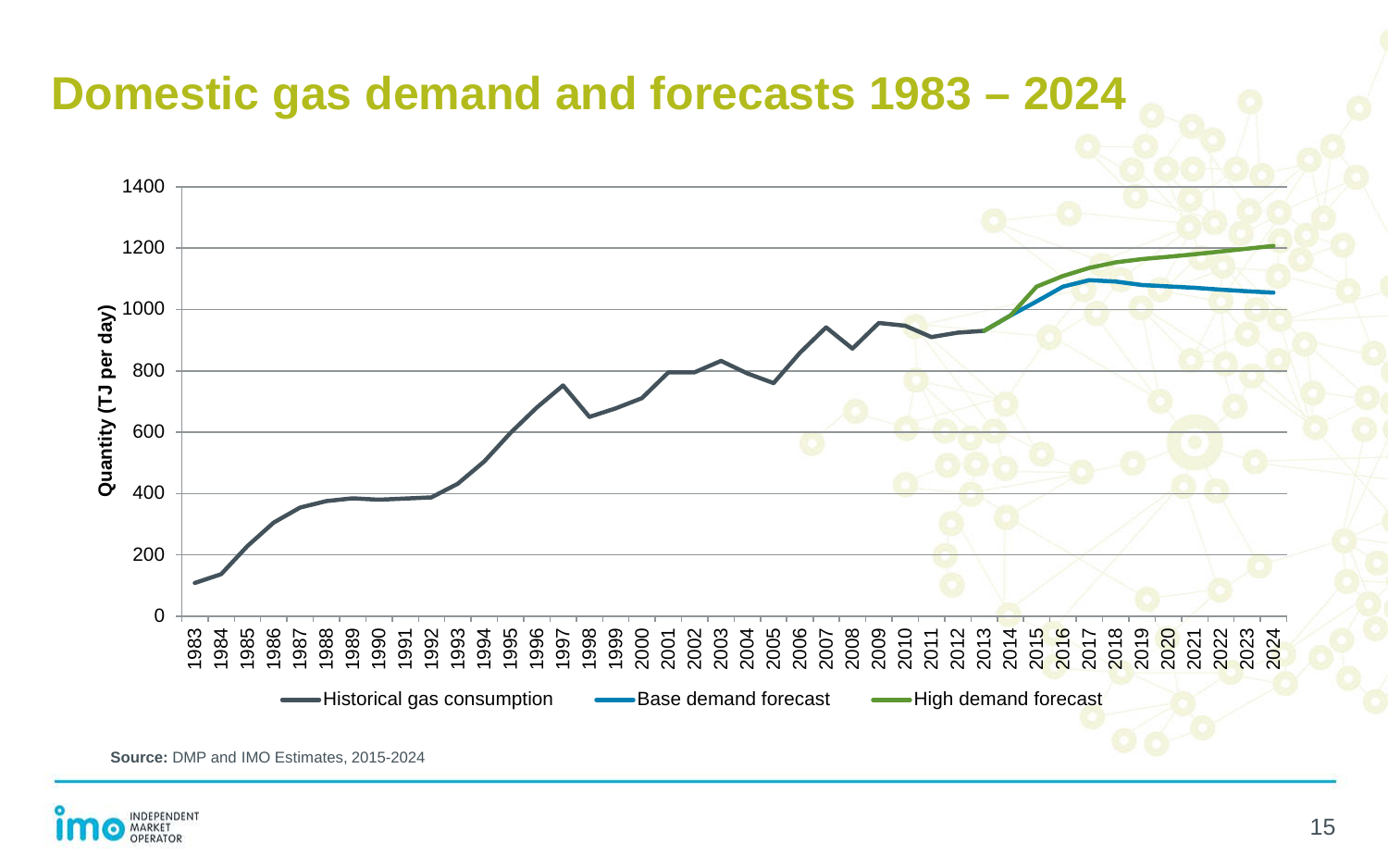## **IMO and CMEWA WA demand forecasts 2015 – 2023**



**Source:** CMEWA, Deloitte Australia and IMO Estimates, 2015-2023

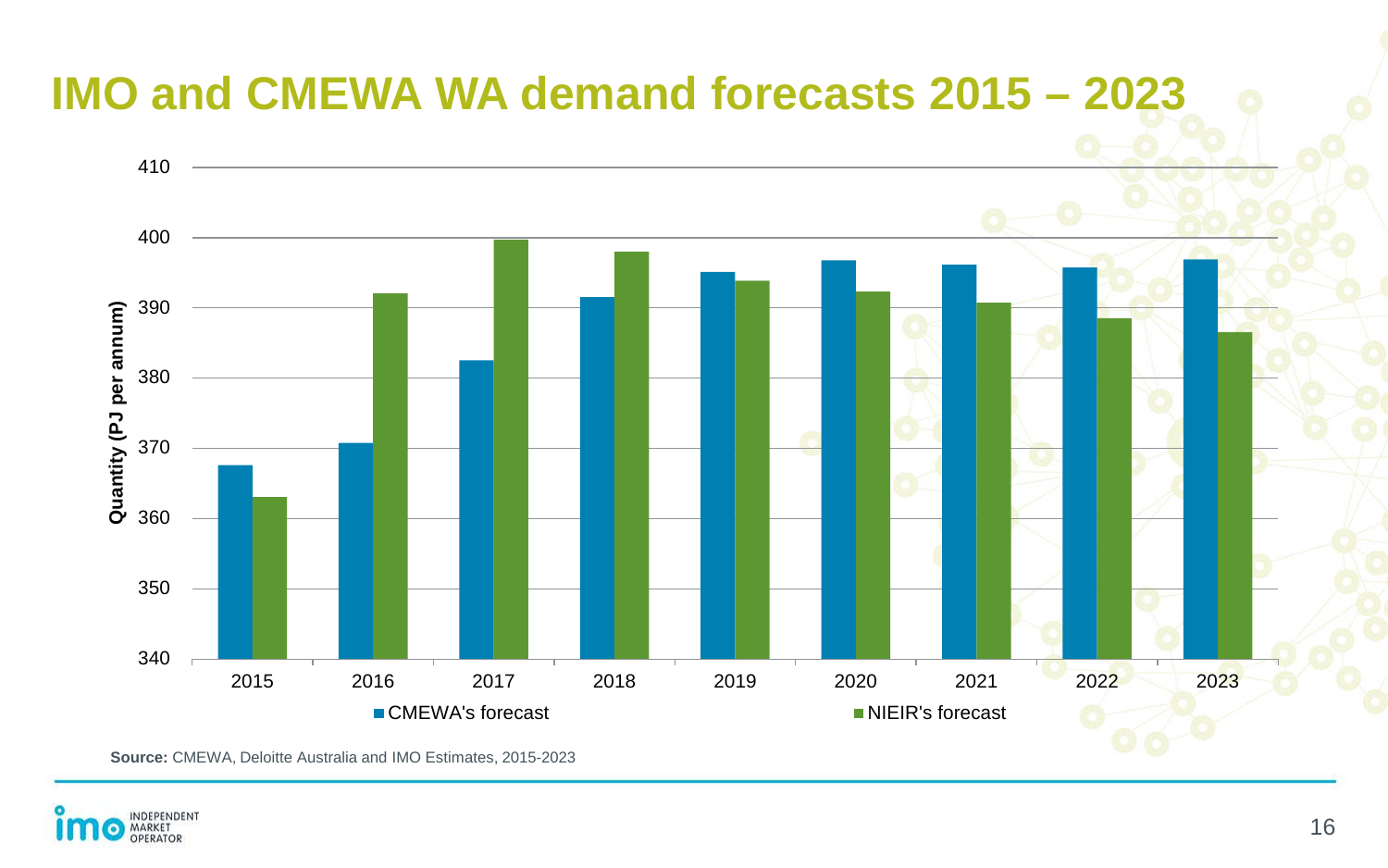

**Source:** NIEIR and IMO Estimates, 2015-2024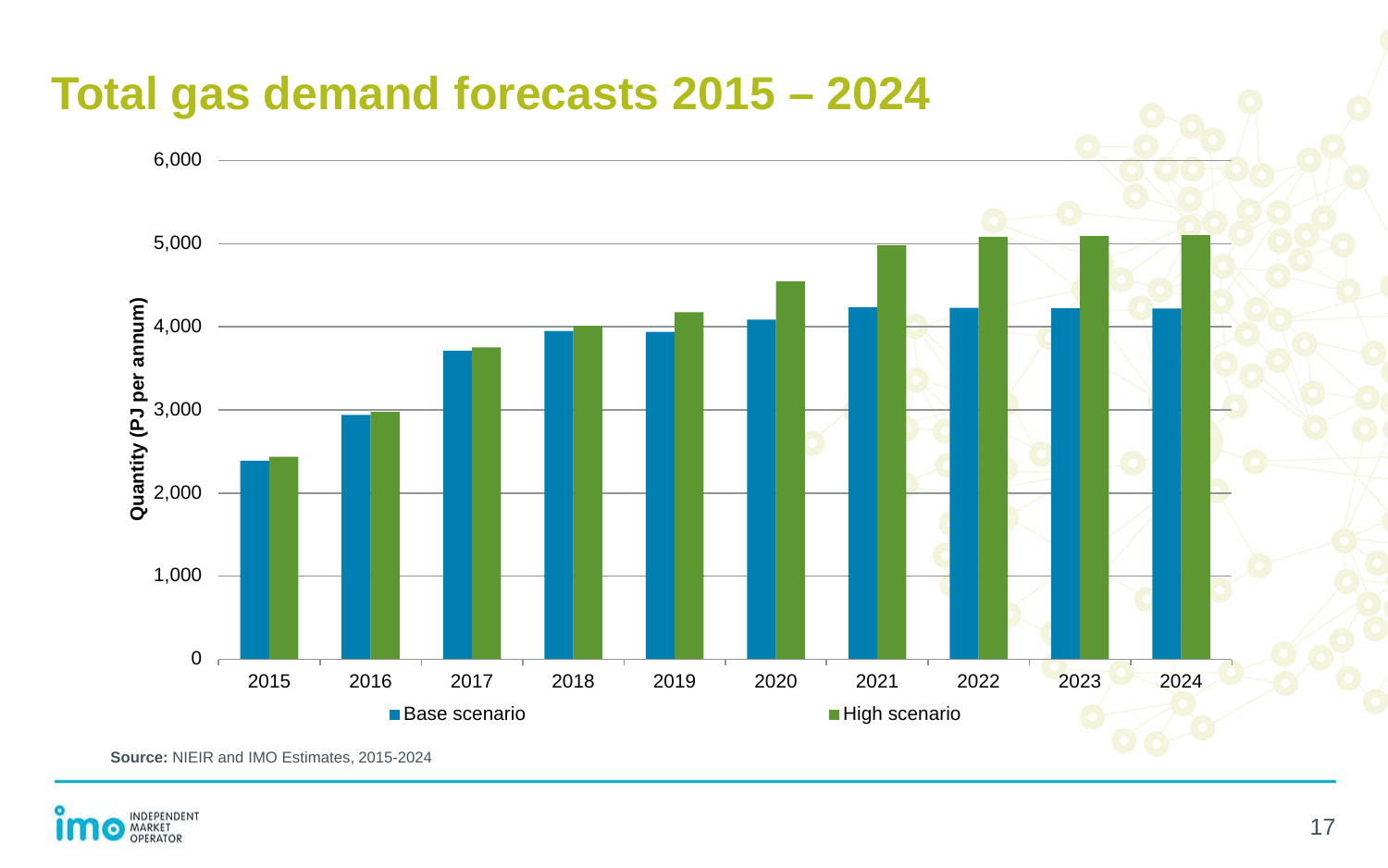

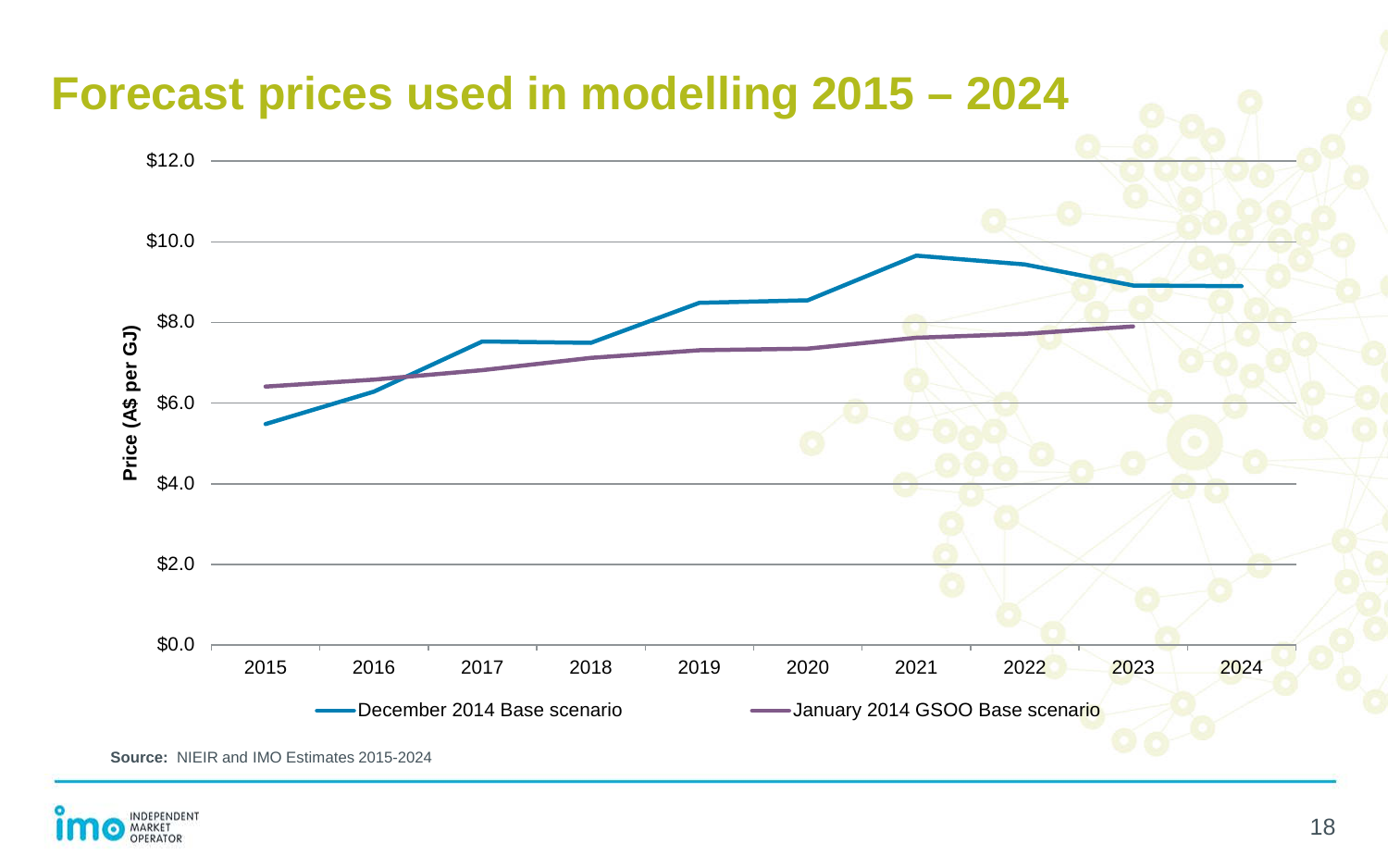

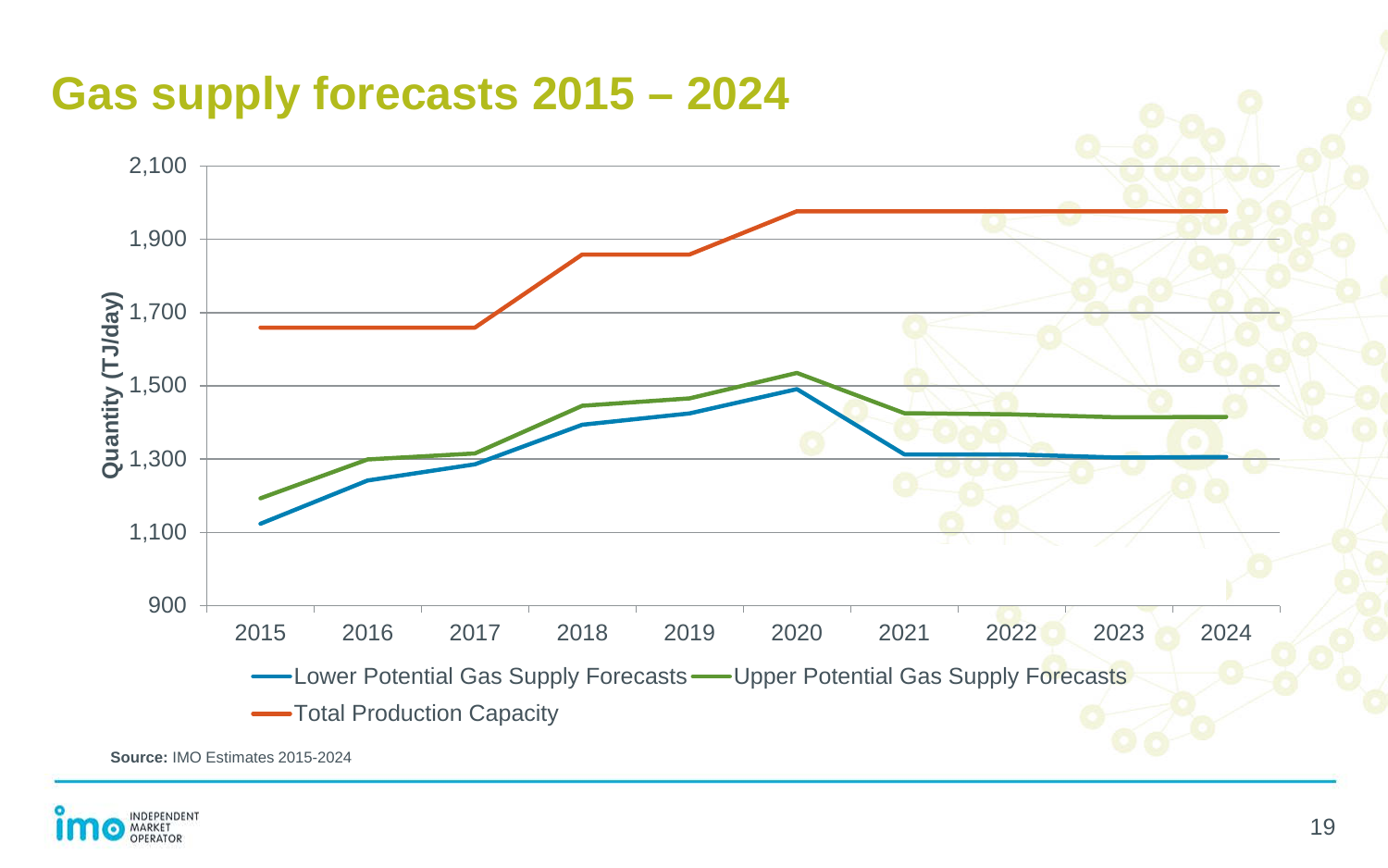| <b>Forecast context</b> |  |
|-------------------------|--|
|                         |  |
| <b>Findings</b>         |  |
|                         |  |
| <b>Forecasts</b>        |  |
|                         |  |
| Other information       |  |
|                         |  |

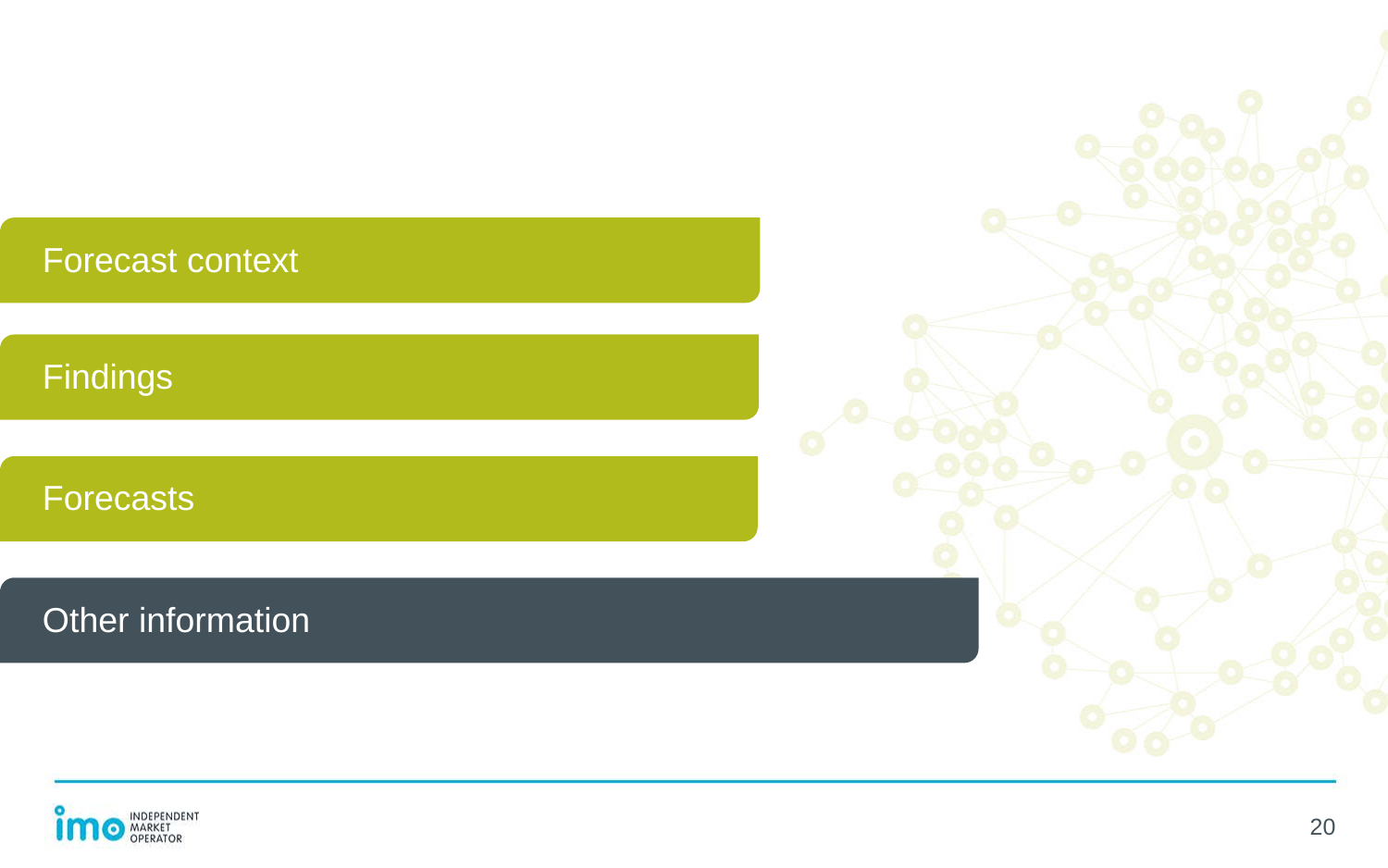## **What's new in the December 2014 GSOO**

#### **Modelling**

- Prospective gas projects included in High gas demand scenario
- Improvements to gas consumption estimates of iron magnetite projects
- Improvements to potential gas supply model (considers non-LNG linked facilities)
- LNG feedstock and processing requirements (now considers utilisation rates)

#### **Information**

- Greater use of GBB data (more details to come)
- More detailed analysis of demand and its drivers

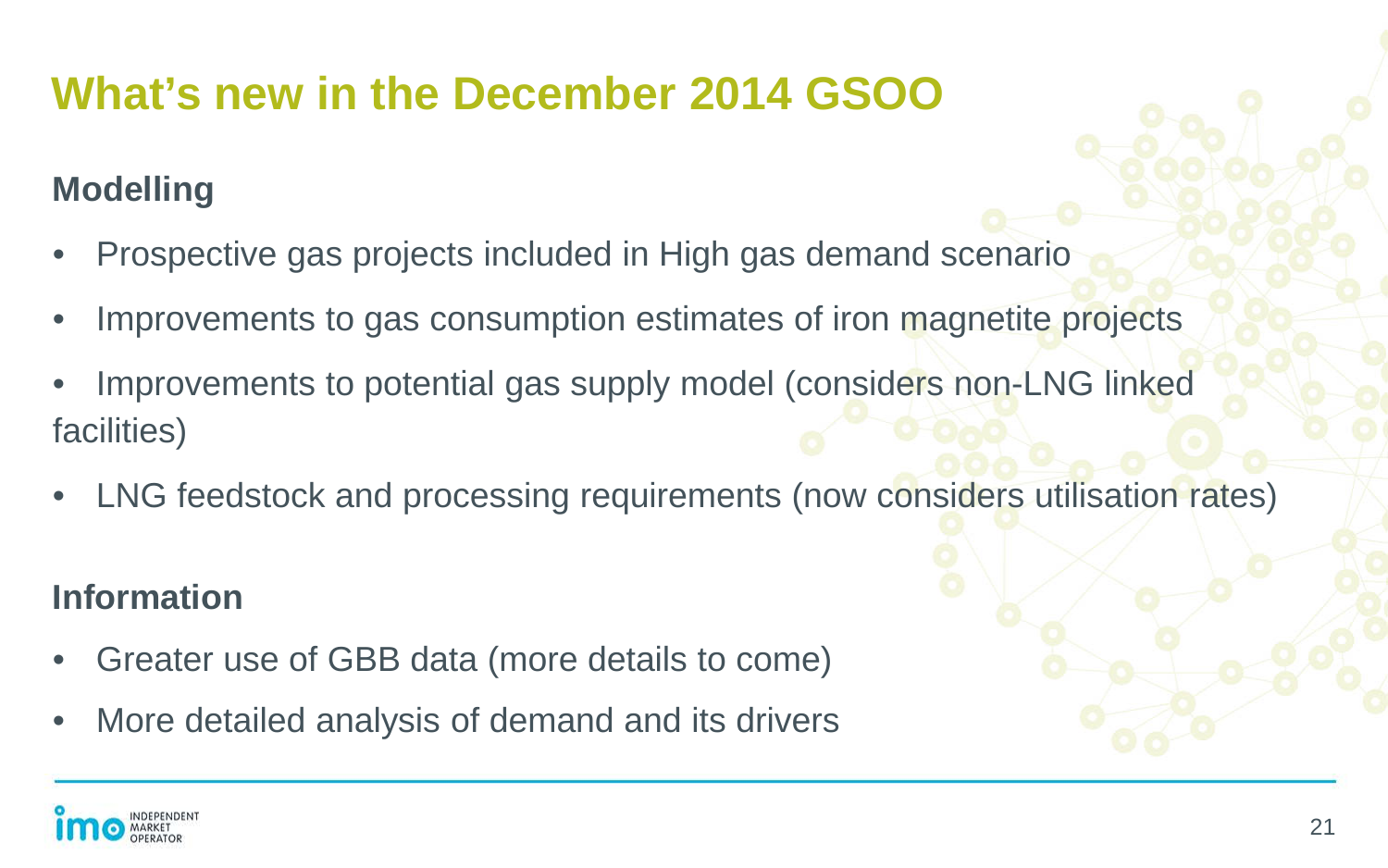## **Other information in December 2014 GSOO**

#### **Additional Information on:**

- Drivers of domestic gas consumption
- Gas production outages
- Gas injection and withdrawals (Mondarra)
- Gas production statistics
- Gas shipping by pipeline



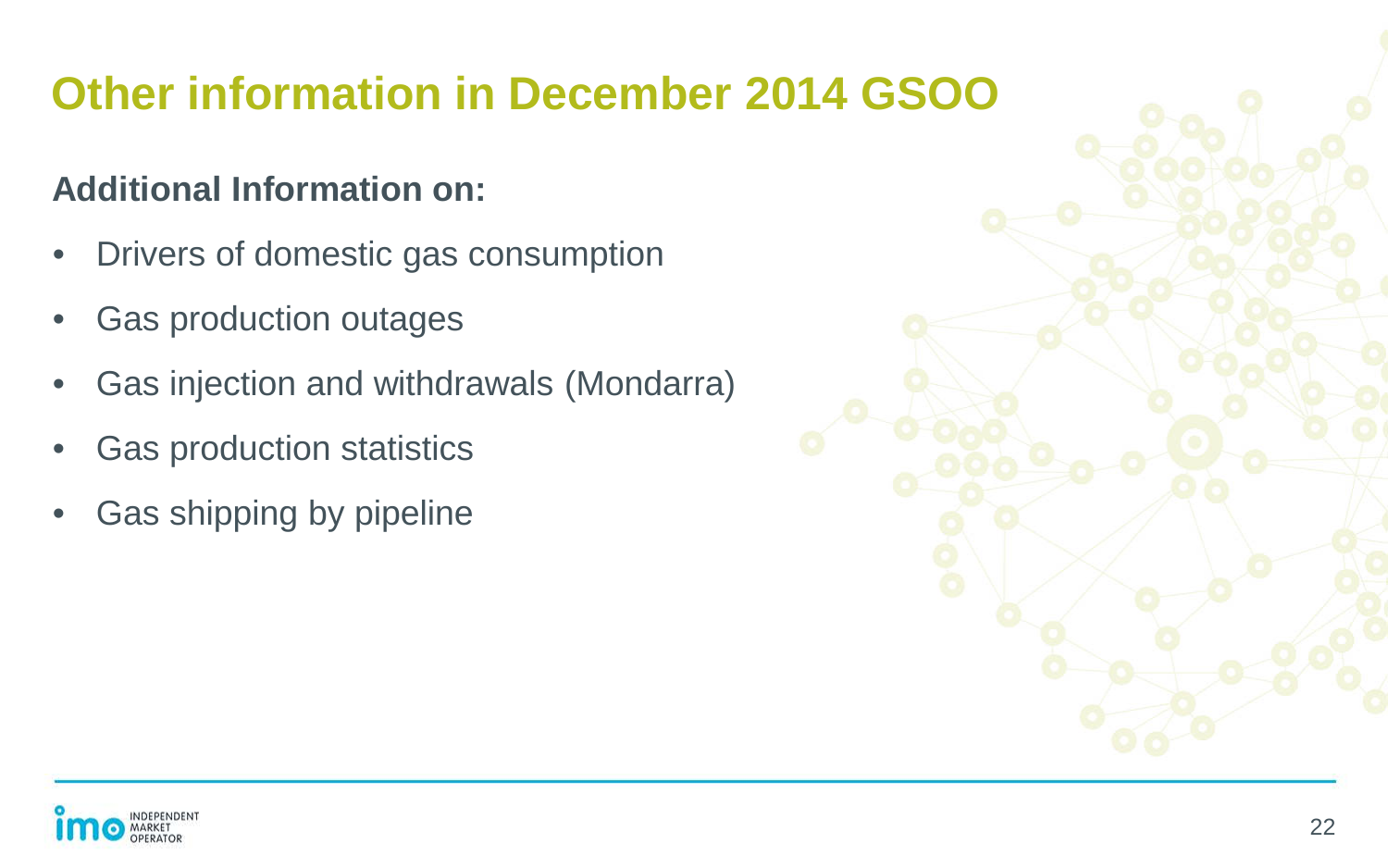### **Gas demand, August 2013 – November 2014**



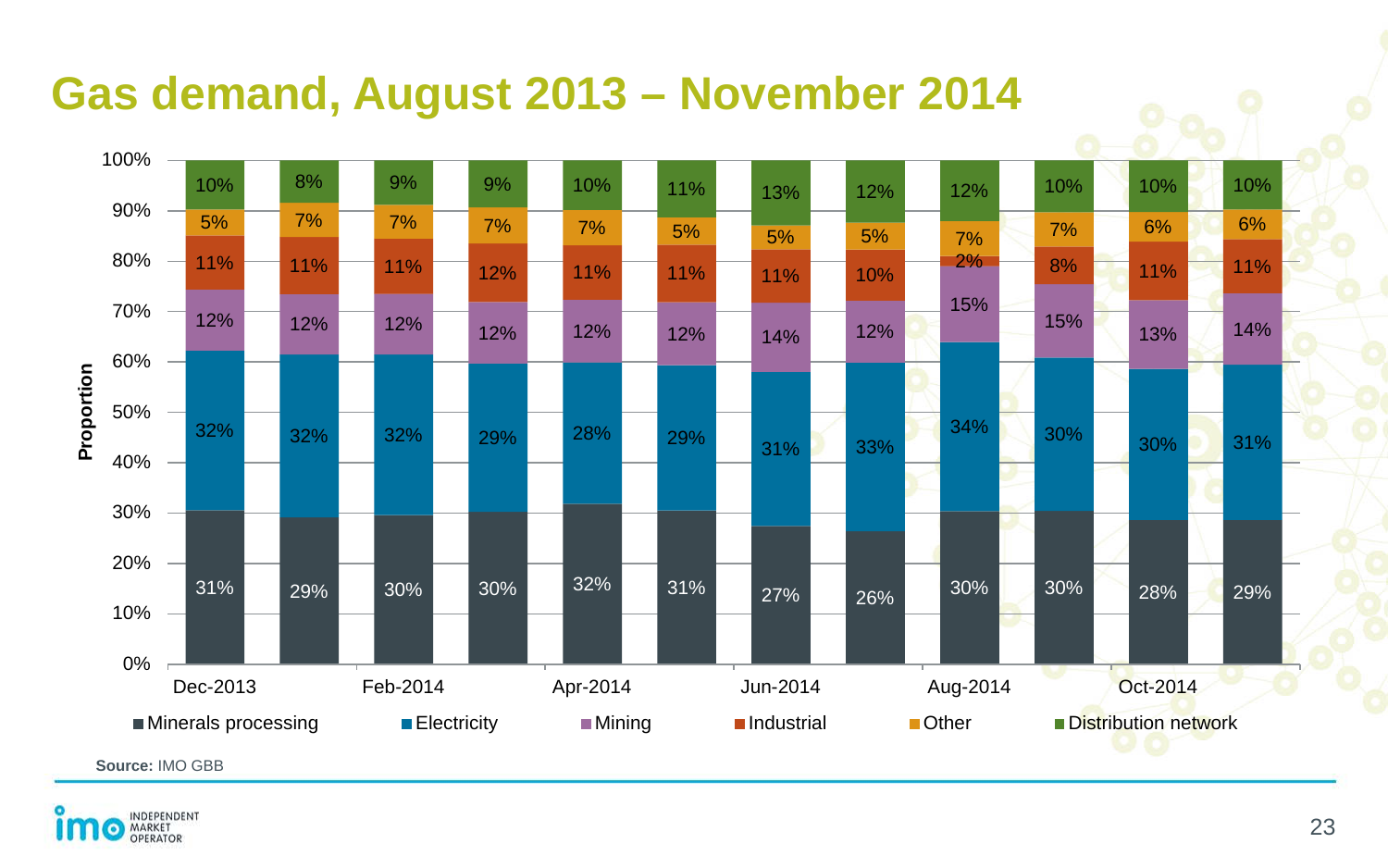#### **Production facility outages, August 2013 – November 2014**



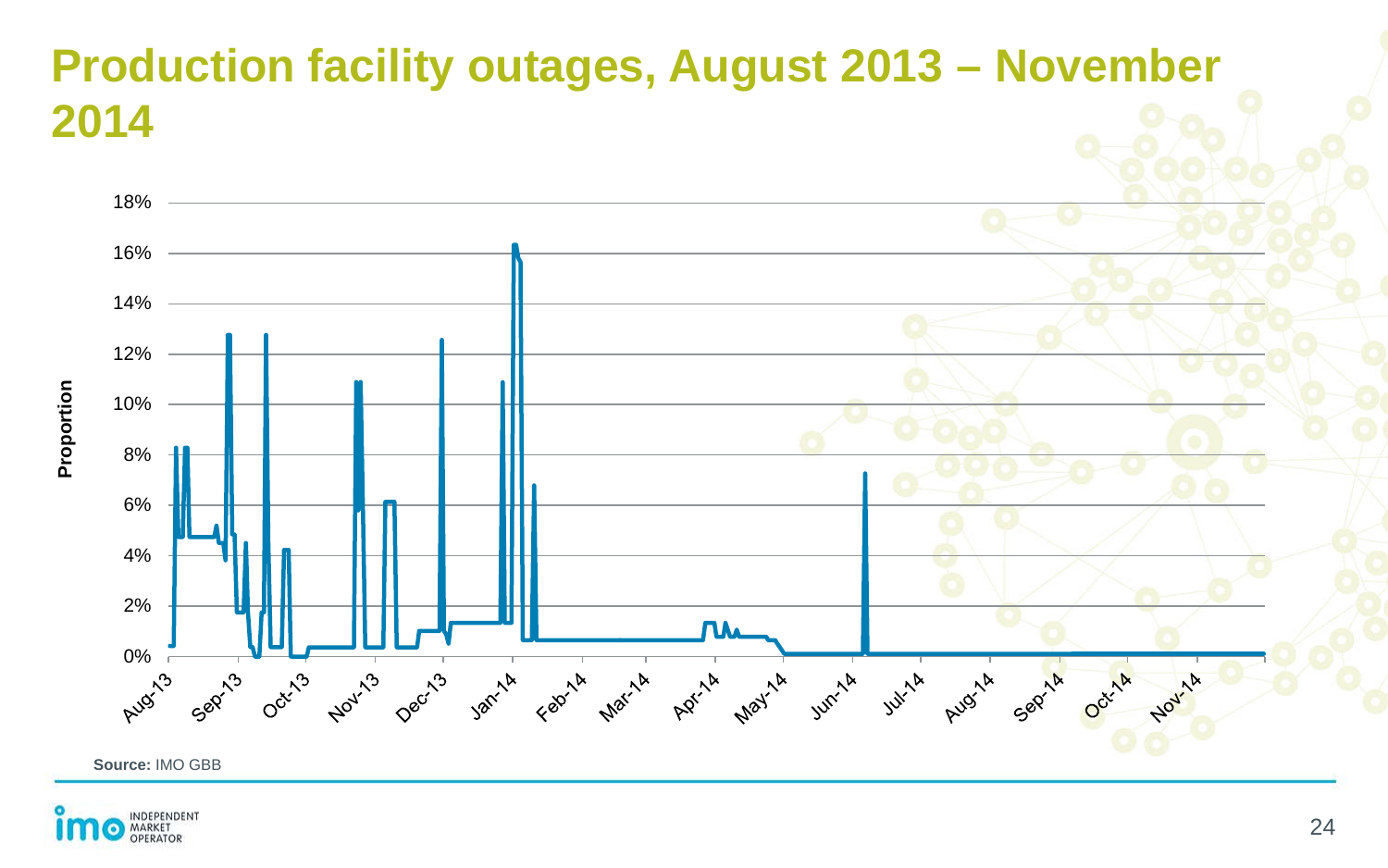### **Gas injections and withdrawals (Mondarra), August 2013 – November 2014**



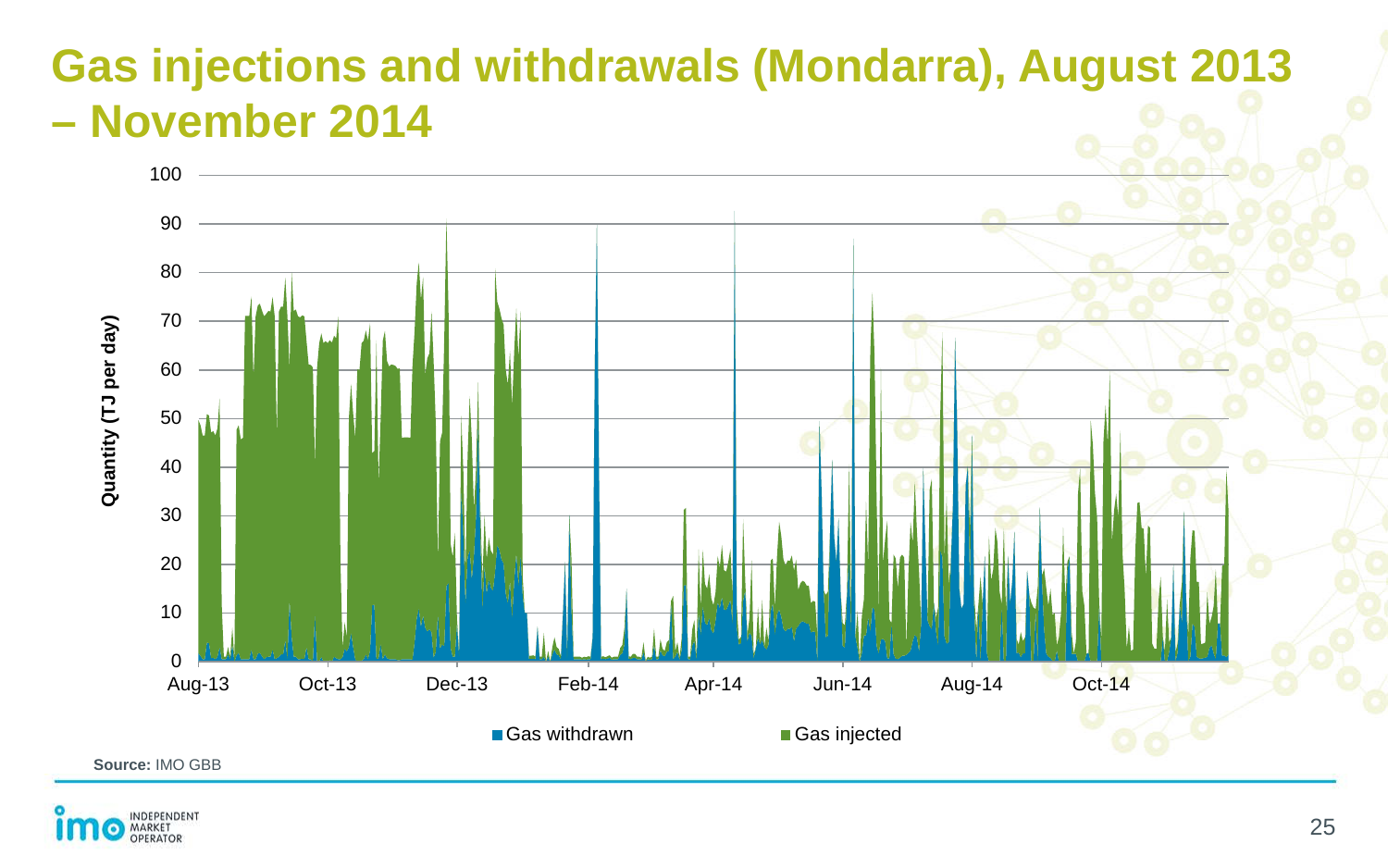## **Gas production statistics, Q4 2013 to Q3 2014**

| <b>Facility</b>                  | <b>Nameplate</b><br><b>Peak production</b><br>October 2013 to<br>capacity (TJ per<br>September 2014<br>day) |       | Day of peak<br>production | <b>Average production</b> |                         |                                       |       |
|----------------------------------|-------------------------------------------------------------------------------------------------------------|-------|---------------------------|---------------------------|-------------------------|---------------------------------------|-------|
|                                  |                                                                                                             |       | Q4 2013 (TJ<br>per day)   | Q1 2014 (TJ<br>per day)   | Q2 2014 (TJ<br>per day) | Q3 2014 (TJ<br>per day)               |       |
| <b>Beharra</b><br><b>Springs</b> | 19.6                                                                                                        | 19.8  | 5/10/2013                 | 10.2                      | 9.2                     | 13.9                                  | 18.1  |
| Dongara                          | $\overline{7}$                                                                                              | 2.5   | 4/9/2013                  | 2.1                       | 1.8                     | 1.7                                   | 1.4   |
| <b>Devil Creek</b>               | 220                                                                                                         | 172.5 | 22/11/2013                | 135.6                     | 69.6                    | 65.8                                  | 76.2  |
| <b>KGP</b>                       | 630                                                                                                         | 671.9 | 1/8/2013                  | 443.6                     | 459.2                   | 470.0                                 | 493.7 |
| <b>Macedon</b>                   | 200                                                                                                         | 213.1 | 10/9/2013                 | 164.5                     | 141.5                   | 142.9                                 | 152.3 |
| Red Gully                        | 10                                                                                                          | 14.7  | 14/4/2014                 | 7.6                       | 6.0                     | 4.0                                   | 7.7   |
| Varanus<br><b>Island</b>         | 390                                                                                                         | 371.7 | 3/1/2014                  | 272.5                     | 299.4                   | 271.6                                 | 234.9 |
| <b>Total</b>                     | 1476.6                                                                                                      |       |                           | 1,036.1                   | 986.7                   | 969.9<br><b>AND AND REAL PROPERTY</b> | 984.3 |

**Source:** IMO GBB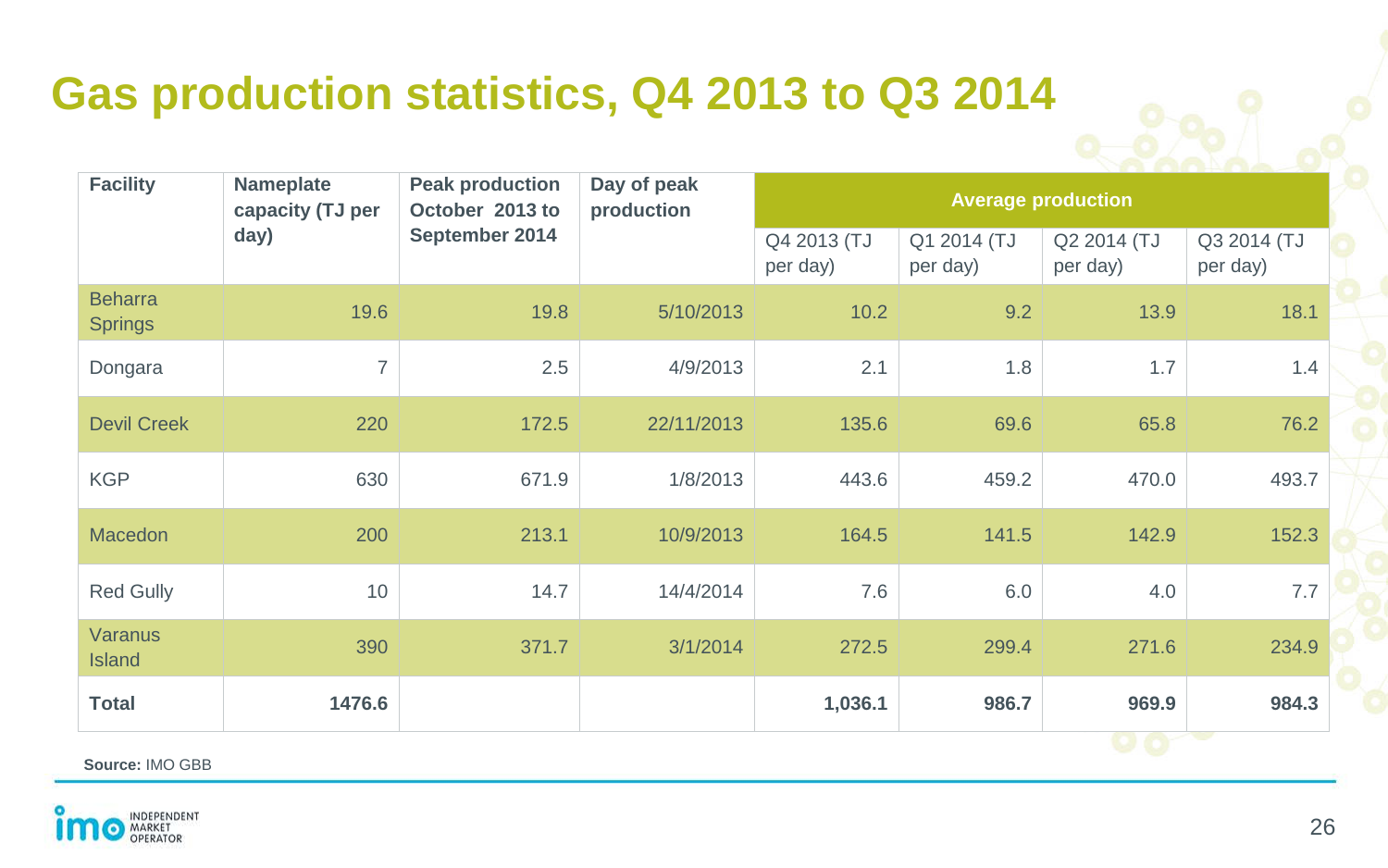## **Gas production statistics, Q4 2013 to Q3 2014**

| <b>Facility</b>                  | <b>Nameplate</b><br><b>Peak production</b><br>October 2013 to<br>capacity (TJ per<br>September 2014<br>day) |       | Day of peak<br>production | <b>Average production</b> |                         |                            |       |
|----------------------------------|-------------------------------------------------------------------------------------------------------------|-------|---------------------------|---------------------------|-------------------------|----------------------------|-------|
|                                  |                                                                                                             |       | Q4 2013 (TJ<br>per day)   | Q1 2014 (TJ<br>per day)   | Q2 2014 (TJ<br>per day) | Q3 2014 (TJ<br>per day)    |       |
| <b>Beharra</b><br><b>Springs</b> | 19.6                                                                                                        | 19.8  | 5/10/2013                 | 10.2                      | 9.2                     | 13.9                       | 18.1  |
| Dongara                          | $\overline{7}$                                                                                              | 2.5   | 4/9/2013                  | 2.1                       | 1.8                     | 1.7                        | 1.4   |
| <b>Devil Creek</b>               | 220                                                                                                         | 172.5 | 22/11/2013                | 135.6                     | 69.6                    | 65.8                       | 76.2  |
| <b>KGP</b>                       | 630                                                                                                         | 671.9 | 1/8/2013                  | 443.6                     | 459.2                   | 470.0                      | 493.7 |
| <b>Macedon</b>                   | 200                                                                                                         | 213.1 | 10/9/2013                 | 164.5                     | 141.5                   | 142.9                      | 152.3 |
| Red Gully                        | 10                                                                                                          | 14.7  | 14/4/2014                 | 7.6                       | 6.0                     | 4.0                        | 7.7   |
| <b>Varanus</b><br><b>Island</b>  | 390                                                                                                         | 371.7 | 3/1/2014                  | 272.5                     | 299.4                   | 271.6                      | 234.9 |
| <b>Total</b>                     | 1476.6                                                                                                      |       |                           | 1,036.1                   | 986.7                   | 969.9<br><b>CONTRACTOR</b> | 984.3 |

**Source:** IMO GBB

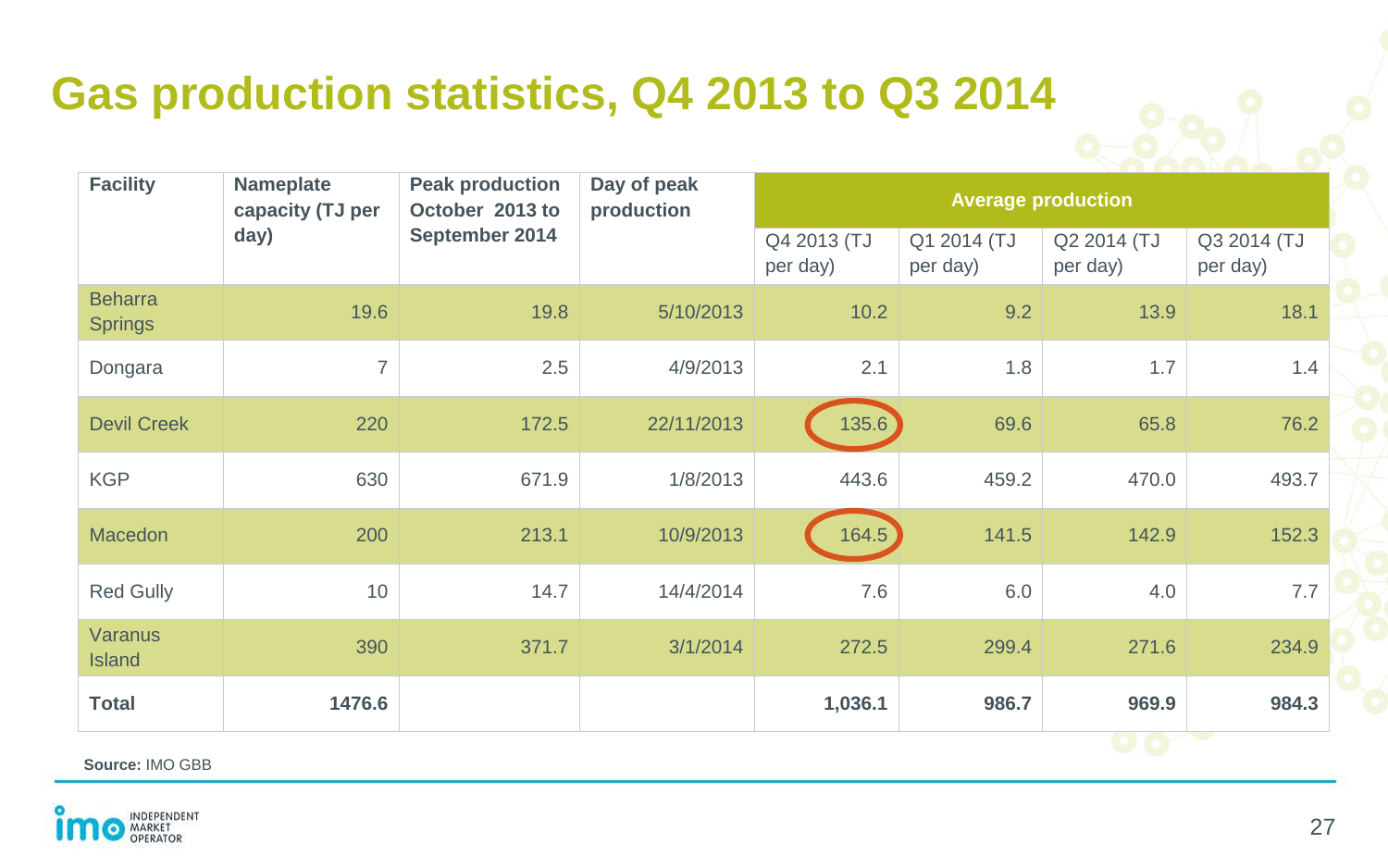## **Quantity of gas shipped by pipeline, Q4 2013 to Q3 2014**